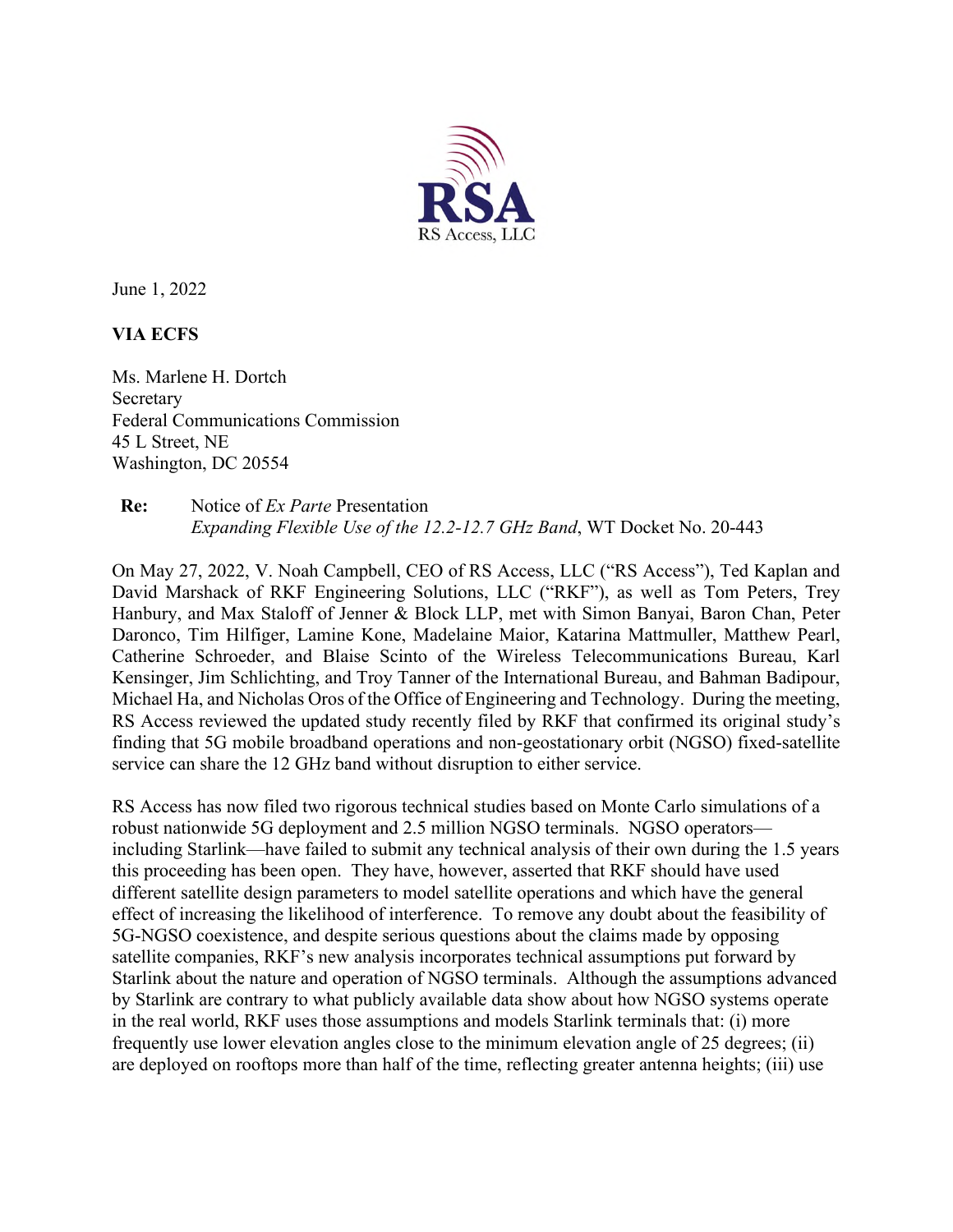an unusual antenna gain pattern that makes the terminals more vulnerable to interference.<sup>1</sup> Even after accounting for Starlink's proferred modeling assumptions, however dubious, RKF finds that 5G operations would have no effect on at least 99.85% of NGSO operations in the 12 GHz band. Furthermore because 12.2-12.7 GHz is only a portion of the downlink spectrum available to NGSO operators, the remote (at most 0.15%) probability of interference specifically at the 12.2-12.7 GHz portion, would likely be unnoticable to consumers.

On May 19, 2022, in a meeting with Austin Bonner of Commissioner Starks' office, Starlink primarily regurgitated year-old specious complaints about RKF's original May 2021 study. Those grievances are now shown to be moot and to have no consequence for the feasibility of coexistence in the band. Ironically, May 19, 2022 is the very same day RKF's new study, incorporating Starlink's wish-list of engineering assumptions, was filed with the Commission. As detailed in the accompanying slide presentation and in RKF's latest study, none of Starlink's objections has any merit, and several seem intended to mislead. $2$ 

RS Access urges the Commission to act swiftly to authorize 5G operations in the 12.2–12.7 GHz band. The engineering record is now complete with respect to the feasibility of 5G-NGSO coexistence, and the Commission has the opportunity for a win/win whereby the 12 GHz band is unlocked for massive 5G opportunities while allowing for NGSO co-existence. The 12 GHz band is well suited for 5G operations, and deploying 5G in the 12 GHz band would deliver meaningful economic and public interest benefits to American consumers without affecting future NGSO services.

<sup>1</sup> *See, e.g.*, Letter from David Marshack, Managing Director and Chief Operating Officer, RKF Engineering Solutions, LLC to Marlene Dortch, Secretary, Federal Communications Commission, WT Docket No. 20-443 (Aug. 9, 2021), https://bit.ly/3yLRxs7 ("SpaceX's default installation is a ground deployment. The Starlink kit includes no mounting tools beyond a mounting tripod that 'is designed for ground level installation.' Any other type of deployment requires the purchase of additional equipment and, more likely than not, a professional installation to address the cabling and building penetration issues associated with rooftop mounting, including an 'acknowledg[ment of] the potential risks associated with [a roof mount] installation.'....And yet, without providing an affidavit, citation, or any data whatsoever, SpaceX claims that 'most current users install antennas as high as possible (typically rooftop).'") (citations omitted).

<sup>2</sup> Starlink, for example, said RKF should have relied on an unspecified "international consensus" for modeling base station antennas that Starlink does not cite rather than the 3GPP TR 38.820 specification that RKF identified and used. The 3GPP TR 38.820 specification is an approved 3GPP Technical Report detailing, among other things, how to model 5G NR base station antennas for frequencies between 7 and 24 GHz. Starlink's reference to a phantom standard outside of the directly applicable 3GPP Technical Report is all the more remarkable because the 3GPP TR 38.820 specification incorporates an input for the front-to-back ratio that Starlink singles out for criticsm, which RKF set to 30 dB. The benchmark 3GPP TR 38.820 specification applies to each element and, when all elements are calculated, the final pattern has a front-to-back ratio of 30 dB: the gain at  $0^\circ$  is +27.7 dBi, and the gain at 180° is -2.3 dBi. In both its May 2021 and May 2022 report, RKF even went one step further than the 3GPP TR 38.820 specification requires. The 3GPP TR 38.820 Technical Report recognizes that when elements cancel to form nulls, the resulting nulls can be considerably deeper and result in a peak-to-null ratio much larger than the front-to-back ratio. Although 3GPP TR 38.820 does not establish a limit on how deep the nulls can be, RKF capped the nulls at - 30 dBi in addition to setting the front-to-back ratio at 30 dB. These measures generated a specific, conservative source for base station performance that Starlink cannot rationally question aside from raising the specter of false consensus at odds with the Technical Reports of the world's preeminent 5G standards body or trotting out banalties that non-specialists can have a difficult time distinguishing from merits-based criticism.